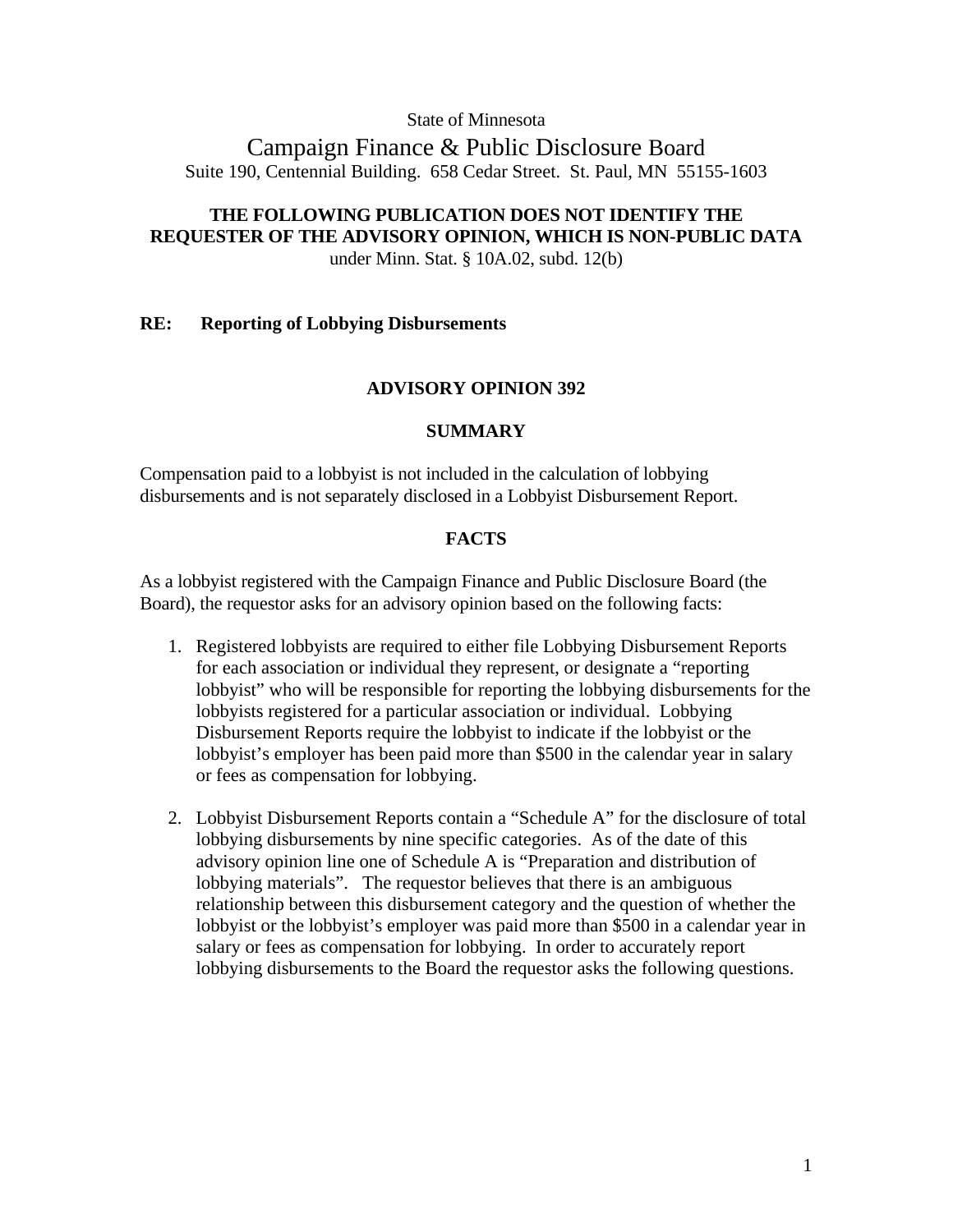## **ISSUE ONE**

Is the declaration by the lobbyist as to whether the lobbyist or their employer was paid more than \$500 in salary or fees as compensation for lobbying in the calendar year related to that portion of Schedule A which requires the reporting of lobbying disbursements for the preparation and distribution of lobbying materials?

## **OPINION**

No. The purpose for determining if the lobbyist or the lobbyist's employer was paid more than \$500 as compensation for lobbying in the calendar year is to determine if the lobbyist is representing a "lobbyist principal". A lobbyist principal is defined in Minnesota Statutes, section 10A.01, subdivision 33, in part as an individual or association that spends more than \$500 in any calendar year to engage a lobbyist, compensate a lobbyist, or authorizes the expenditure of money by a lobbyist.

Lobbyist principals do not register with the Board. Lobbyist principals are identified through lobbyist registrations and reports. Once identified as a lobbyist principal, the individual or association is notified of the requirement to file the Annual Report of Lobbyist Principal which discloses the total amount spent by the principal on lobbying activities in the preceding year.

## **ISSUE TWO**

Should the total amount of lobbying disbursements for "preparation and distribution of lobbying material" disclosed on the two yearly Lobbyist Disbursement Reports equal the lobbying salary paid to the lobbyist during the year?

## **OPINION**

No. The compensation paid to a lobbyist for the lobbyist's own services are excluded from the amount disclosed in any lobbying disbursement category. Minnesota Rules 4511.0700, subpart 1, provides that "Compensation paid to a lobbyist for lobbying is not reportable by the lobbyist as a lobbyist disbursement".

The compensation paid to a lobbyist for lobbying services is included in the total amount spent on lobbying as reported by the lobbyist principal on the Annual Report of Lobbyist Principal. (Minnesota Rules 4511.0700, subpart 2)

## **ISSUE THREE**

Does the disclosure of lobbying disbursements for "preparation and distribution of lobbying material" in Schedule A apply only to payments made to outside vendors (not for work performed by the lobbyist or the lobbyist support staff)?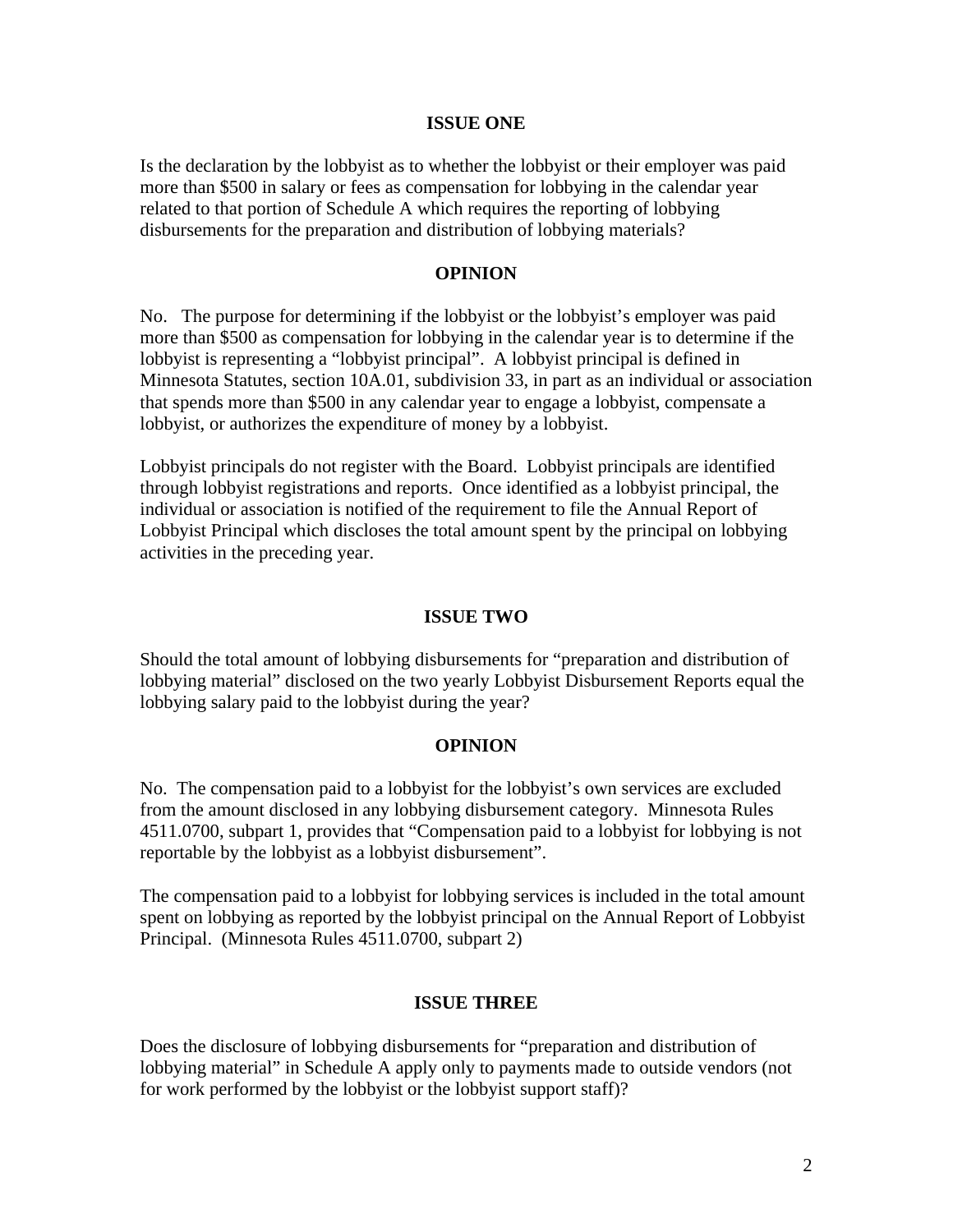#### **OPINION**

No. The amount spent on the disbursement category "Preparation and distribution of lobbying materials" includes the entire cost of preparation and distribution of lobbying materials including the cost of materials, internal staff time, outside vendor fees, and any other assorted costs other than compensation paid to the lobbyist for lobbying. The inclusive nature of all disbursement categories in Schedule A is provided in Minnesota Rules 4511.0100, subpart 4, which states: "Lobbyist's disbursements" include all disbursements for lobbying made by the lobbyist, the lobbyist's employer or employee, or any person or association represented by the lobbyist, but do not include compensation paid to the lobbyist."

## **ISSUE FOUR**

Is the salary or fees paid to a lobbyist as compensation for lobbying reportable as a lobbyist disbursement?

#### **OPINION**

No. As provided in the opinions under issues two and three, lobbyist compensation is not reportable as a disbursement.

#### **ISSUE FIVE**

Are the terms "lobbying" and "lobbyist's disbursements" as used by the Board defined?

#### **OPINION**

Yes. The terms are defined in Minnesota Rules 4511.0100, subparts 3 and 4. The disclosure reports provided to the lobbying community and Board publications provided to the public rely on and reflect the definitions provided in both Statute and Administrative Rule. Pursuant to Minnesota Statutes, section 14.38, adopted administrative rules have the force and effect of law.

#### **ISSUE SIX**

Lobbyist principals report expenditures in \$20,000 increments. If a lobbyist principal spends, for example, \$5,000 on lobbying in a given year should the lobbyist principal round the expenditure up to \$20,000 on the Annual Report of Lobbyist Principal?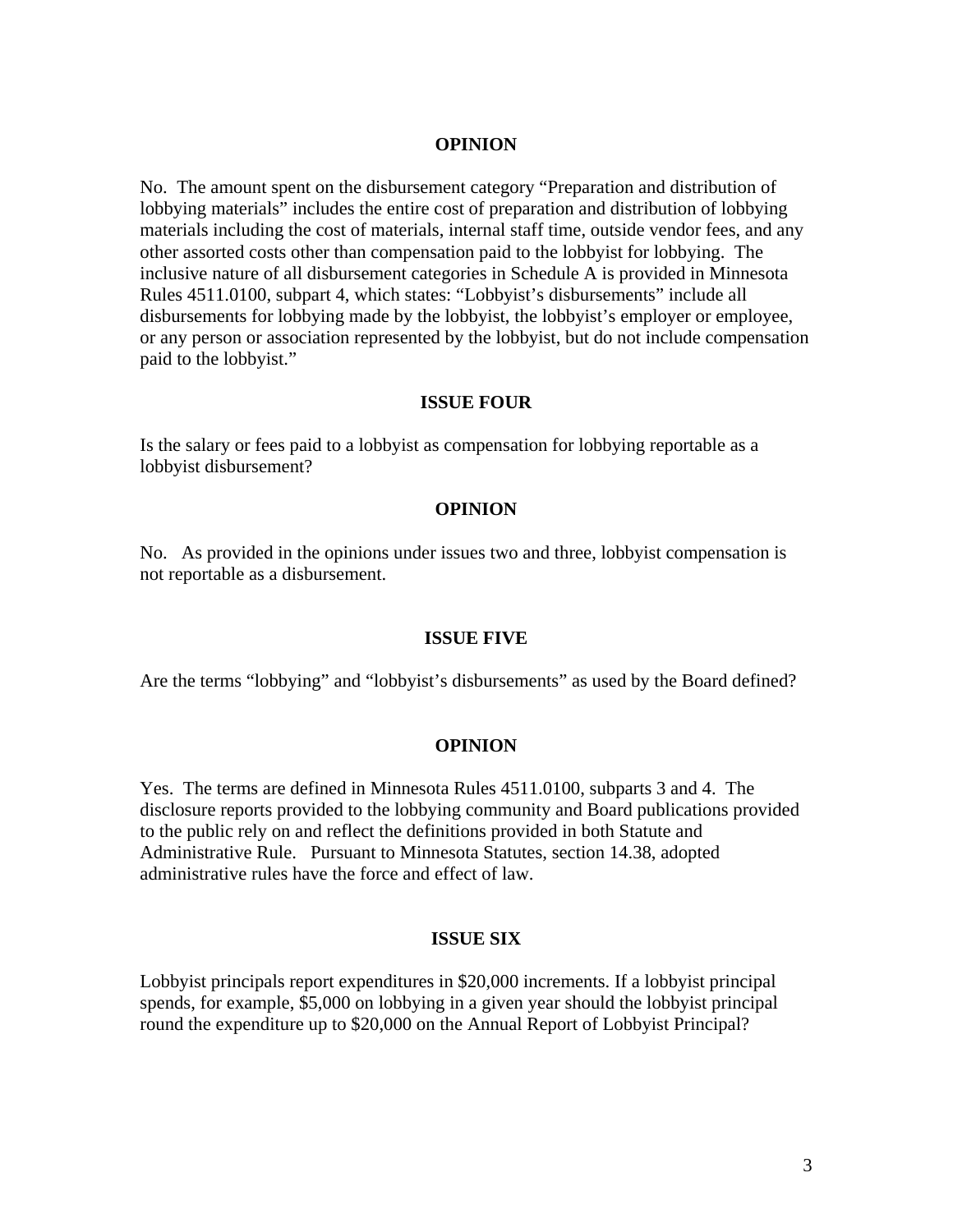## **OPINION**

No. Minnesota Statutes, section 10A.04, subdivision 6, provides in part that a principal must report "... the total amount, rounded to the nearest \$20,000, spent by the principal during the preceding calendar year..." The reporting requirement is to round to the nearest \$20,000, not necessarily the next highest \$20,000.

Principals that wish to disclose a more precise statement of their lobbying activity may report the actual amount spent on lobbying without rounding to the nearest \$20,000.

Issued August 21, 2007

See N

Felicia J. Boyd, Chair Campaign Finance and Public Disclosure Board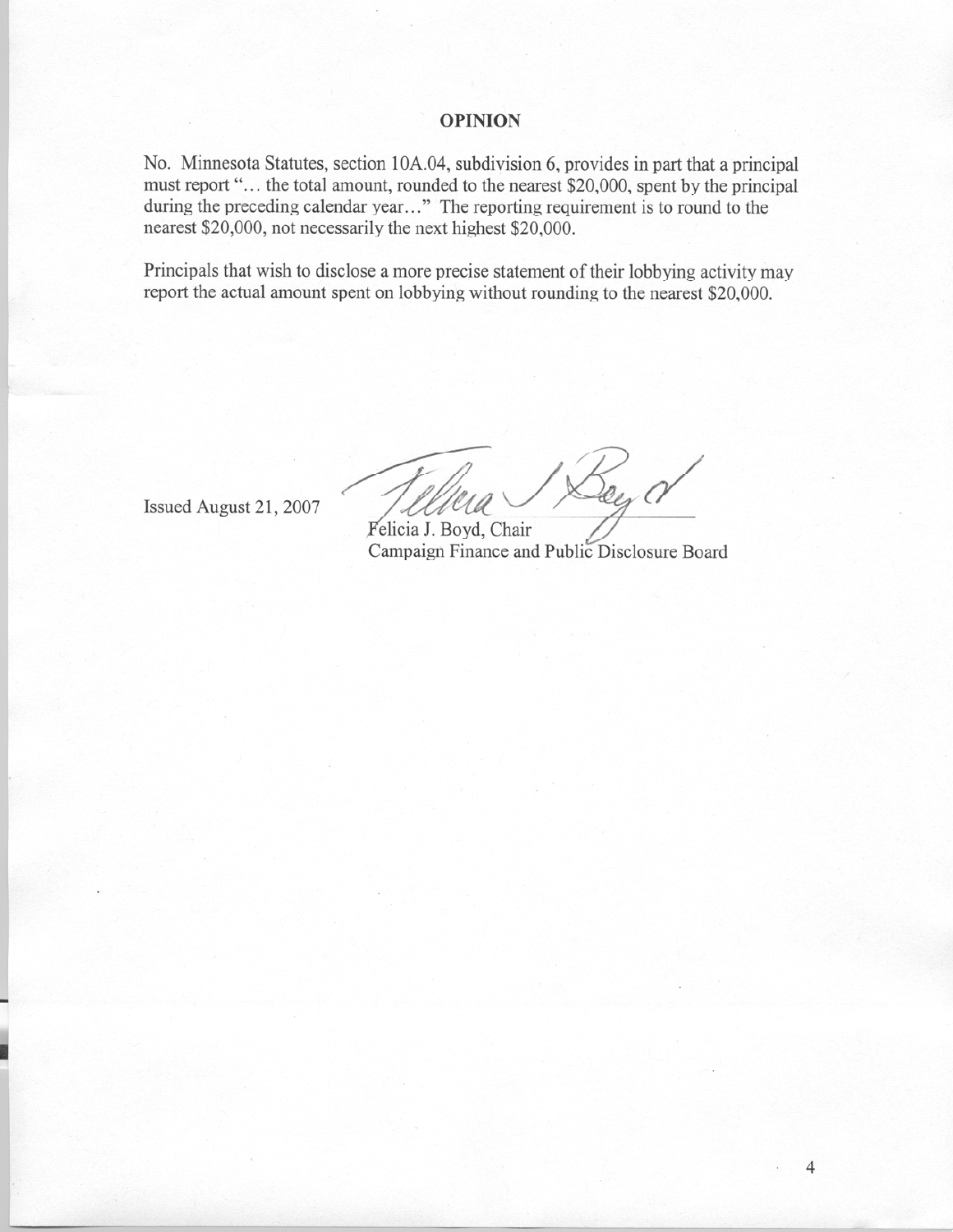# **Cited Statutes and Administrative Rules**

## **10A.01 Definitions.**

Subd. 33**. Principal**. "Principal" means an individual or association that:

(1) spends more than \$500 in the aggregate in any calendar year to engage a lobbyist, compensate a lobbyist, or authorize the expenditure of money by a lobbyist; or

 (2) is not included in clause (1) and spends a total of at least \$50,000 in any calendar year on efforts to influence legislative action, administrative action, or the official action of metropolitan governmental units, as described in section 10A.04, subdivision 6.

## **10A.04 Lobbyist reports.**

Subd. 6. **Principal reports**. (a) A principal must report to the board as required in this subdivision by March 15 for the preceding calendar year.

- (b) The principal must report the total amount, rounded to the nearest \$20,000, spent by the principal during the preceding calendar year to influence legislative action, administrative action, and the official action of metropolitan governmental units.
- (c) The principal must report under this subdivision a total amount that includes:
	- (1) all direct payments by the principal to lobbyists in this state;
	- (2) all expenditures for advertising, mailing, research, analysis, compilation and dissemination of information, and public relations campaigns related to legislative action, administrative action, or the official action of metropolitan governmental units in this state; and
	- (3) all salaries and administrative expenses attributable to activities of the principal relating to efforts to influence legislative action, administrative action, or the official action of metropolitan governmental units in this state.

# **4511.0100 DEFINITIONS.**

Subp. 3**. Lobbying**. "Lobbying" means attempting to influence legislative action, administrative action, or the official action of a metropolitan governmental unit by communicating with or urging others to communicate with public officials or local officials in metropolitan governmental units. Any activity that directly supports this communication is considered a part of lobbying.

Subp. 4. **Lobbyist's disbursements**. "Lobbyist's disbursements" include all disbursements for lobbying made by the lobbyist, the lobbyist's employer or employee, or